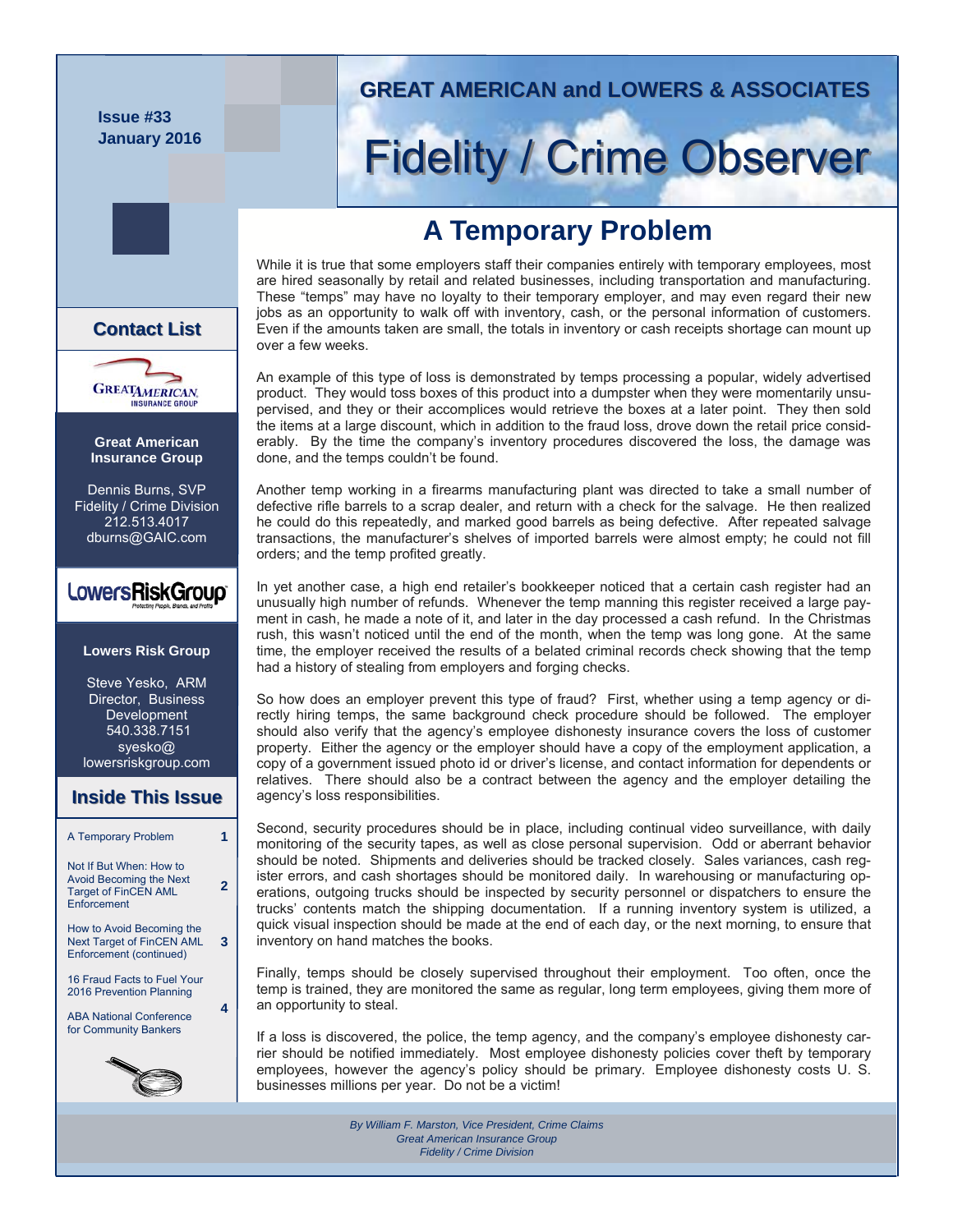# **Not If But When: How to Avoid Becoming the Next Target of FinCEN AML Enforcement**

If you run a business that facilitates or conducts money transactions, or transactions in other liquid commodities, you are no doubt aware of FinCEN. Rest assured that FinCEN is aware of you, too. And we predict it's only a short matter of time before their foreshadowing of AML enforcement actions against the cash servicing and transport industry becomes a harsh reality.



The Financial Crimes Enforcement Network (FinCEN) is the arm of the U.S. Treasury charged with investigation and enforcement of Bank Secrecy Act provisions intended to block the financial sources of illegal and terrorist organizations. Traditionally, the BSA applied to common financial institutions like banks and credit unions. But as banks began to offload services to third party vendors and the number of money-related businesses like check cashers and wire transfers proliferated, the BSA has been applied to an ever-wider array of businesses.

Most of these newer businesses are collectively known as [Money Service Businesses](https://www.fincen.gov/financial_institutions/msb/amimsb.html) (MSB). Businesses that transmit money, issue money orders, cash checks, deal in foreign currencies, or a number of other types of transactions, are required to register with FinCEN and maintain an effective Anti-Money Laundering (AML) program.

**FinCEN is the arm of the US Treasury charged with investigation and enforcement of Bank Secrecy Act provisions intended to block the financial sources of illegal and terrorist organizations.**

We recently summarized [a presentation FinCEN gave to the Secure Cash & Transport Industry](http://www.lowersriskgroup.com/blog/2015/10/06/fincen-aml-enforcement/) last October. Alan Cox, Acting Associate Director of the Liaison Division for FinCEN, sent a very clear and powerful message to the industry: Comply with AML requirements or face significant enforcement actions.

### **Exemptions are Few and Far Between**

Cox explained that the exemptions to FinCEN rules are extremely narrow, specifically with respect to currency transportation. A currency transporter can be exempted from FinCEN if it has ONLY a custodial interest in the currency or other valuable. But the conditions that define what is "custodial" are very limited and precise.



The Treasury and its implementing laws aim to throw a broad net over currency transactions, and use the resulting data in numerous legal investigations. Some recent **FinCEN** enforce[ment](https://www.fincen.gov/news_room/ea/ea.msb.html) actions show that the agency defines MSB broadly, includes even small businesses, and takes punitive action when it deems a business is out of compliance:

- **B.A.K. Precious Metals, Inc.** received a civil money penalty of \$200,000, December 2015: Failed to establish and maintain an effective AML program for its precious metals business despite repeated compliance reviews; failed to assess or monitor clients; failed to report transactions.
- **Oaks Card Club** received a civil money penalty of \$650,000, December 2015: Failed to establish an effective AML program for its gambling business; alerted customers when they were about to pass the \$10,000 threshold requiring a currency transaction report (CTR); failed to file suspicious activity reports (SARs).

*Continued on Page 3*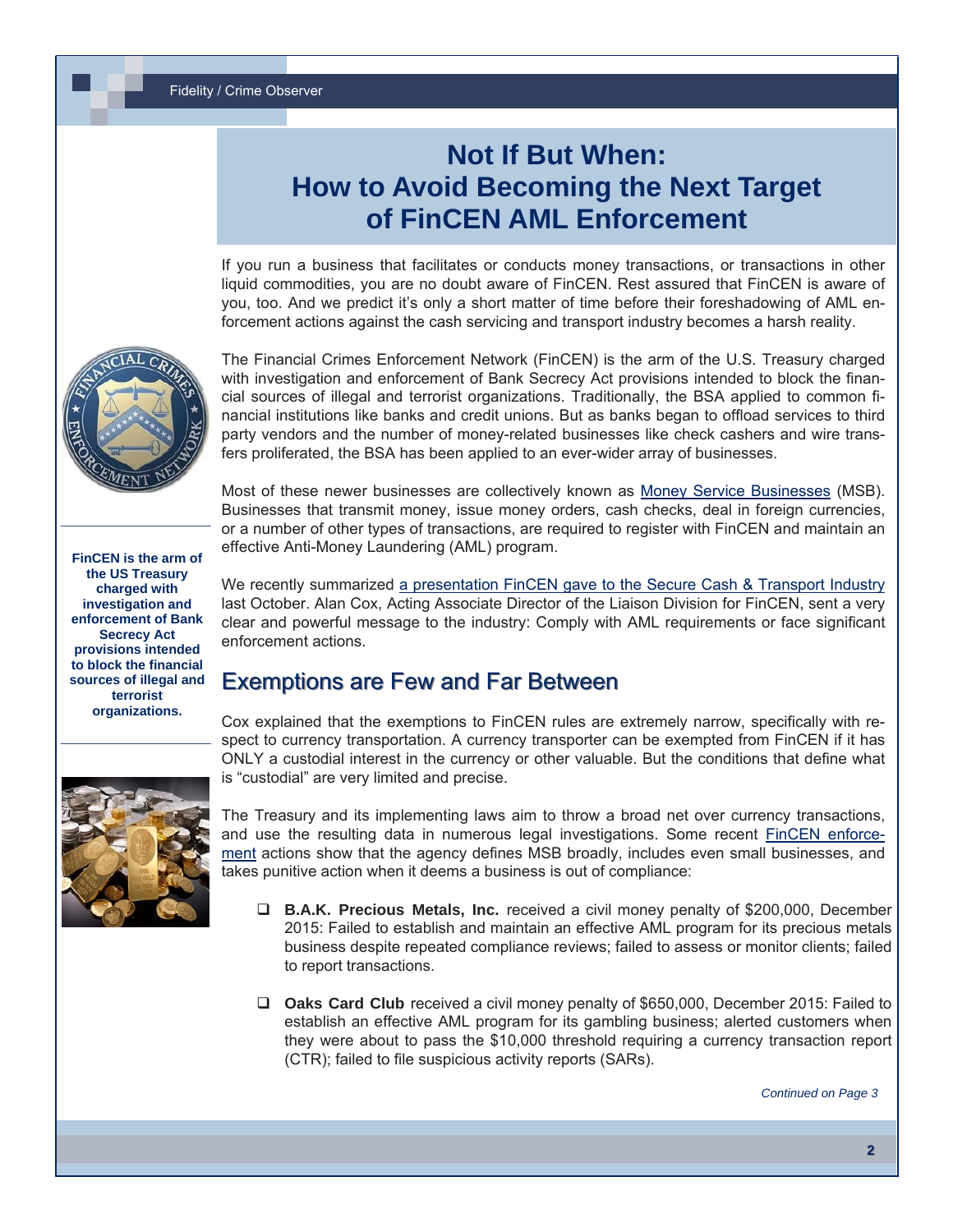Fidelity / Crime Observer

# **Not If But When: How to Avoid Becoming the Next Target of FinCEN AML Enforcement**

- **Lee's Snack Shop** received a civil money penalty of \$60,000, June 2015: Failed to establish and maintain a compliance program; failed to conduct adequate testing; failed to file currency transaction reports.
- **King Mail & Wireless** received a civil money penalty of \$12,000, June 2015: Failed to establish an effective AML program for its money wire transfer business; failed to file suspicious transaction reports.
- **Ripple Labs Inc.** received a civil money penalty of \$700,000, May 2015: Failed to register as a Money Service Business; failed to establish an AML program for a virtual currency (Ripple); failed to file suspicious activity reports.
- **Aurora Sunmart Inc.** received a civil money penalty of \$75,000, March 2015: Failed to re-register the check cashing service as an MSB on a timely basis; failed to establish an effective AML program; failed to report transactions over \$10,000; failed to establish effective internal controls.

If there is even a remote chance that your business is a Money Service Business, look at the FinCEN requirements and determine if you should be registered with FinCEN. If your business is an MSB, you could face significant penalties for failure to comply.

Learn more about how to ensure your compliance by referencing our last article on this topic, "[FinCEN's Alan Cox Foreshadows AML Enforcement Actions in Armored Car Industry Address](http://www.lowersriskgroup.com/blog/2015/10/06/fincen-aml-enforcement/)".



### **About The Author**

Lowers Risk Group provides comprehensive enterprise risk management solutions to organizations operating in high-risk, highly-regulated environments and organizations that value risk mitigation. With Lowers Risk Group you can expect a strategic, focused approach to risk assessment, compliance, and mitigation to help drive your organization forward with confidence.

*Continued from Page 2* 

**Businesses that transmit money, issue money orders, cash checks, deal in foreign currencies, or a number of other types of transactions, are required to register with FinCEN and maintain an effective Anti-Money Laundering (AML) program.**



**The exemptions to FinCEN rules are extremely narrow, specifically with respect to currency transportation. FinCEN enforcement actions show that the agency defines MSB broadly, includes even small businesses, and take punitive action when it deems a business is out of compliance.**